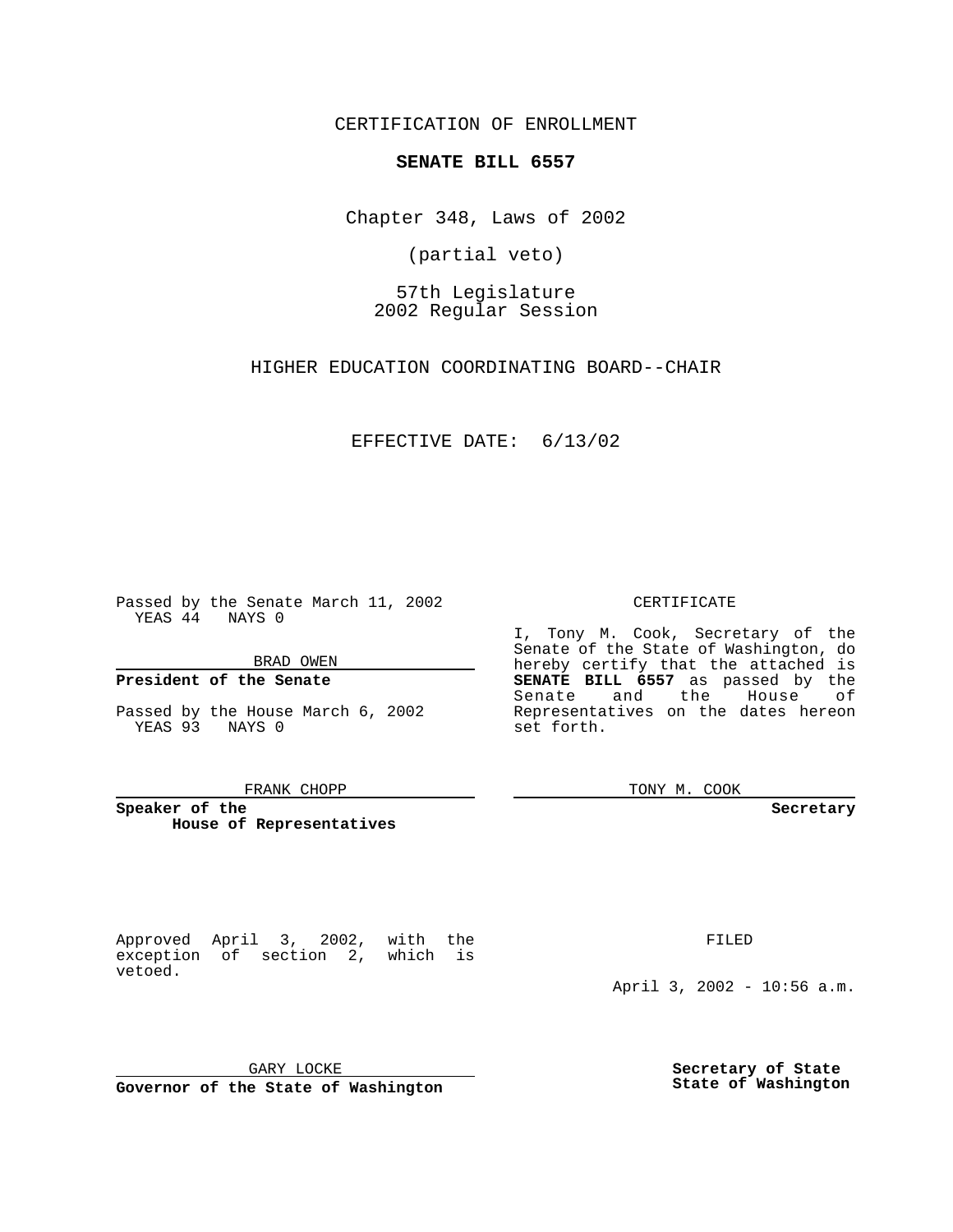# **SENATE BILL 6557** \_\_\_\_\_\_\_\_\_\_\_\_\_\_\_\_\_\_\_\_\_\_\_\_\_\_\_\_\_\_\_\_\_\_\_\_\_\_\_\_\_\_\_\_\_\_\_

\_\_\_\_\_\_\_\_\_\_\_\_\_\_\_\_\_\_\_\_\_\_\_\_\_\_\_\_\_\_\_\_\_\_\_\_\_\_\_\_\_\_\_\_\_\_\_

### AS AMENDED BY THE HOUSE

Passed Legislature - 2002 Regular Session

**State of Washington 57th Legislature 2002 Regular Session**

**By** Senators Kohl-Welles, Horn, Carlson, Shin, Jacobsen, Sheahan, McAuliffe, Parlette and B. Sheldon

Read first time 01/21/2002. Referred to Committee on Higher Education.

1 AN ACT Relating to the selection of the chair of the higher 2 education coordinating board; and amending RCW 28B.80.390 and 3 28B.80.400.

4 BE IT ENACTED BY THE LEGISLATURE OF THE STATE OF WASHINGTON:

5 **Sec. 1.** RCW 28B.80.390 and 1985 c 370 s 10 are each amended to 6 read as follows:

7 The board shall consist of nine members who are representative of 8 the public, including women and the racial minority community. All 9 members shall be appointed at large by the governor and approved by the 10 senate. ((The governor shall appoint the chair, who shall serve at the 11 governor's pleasure.)) Following the term of the chair serving on the 12 effective date of this section, the board shall select from its 13 membership a chair and a vice-chair who shall each serve a one-year 14 term. The chair and vice-chair may serve more than one term if 15 selected to do so by the membership.

16  $*Sec.$  2. RCW 28B.80.400 and 1985 c 370 s 11 are each amended to 17 read as follows: